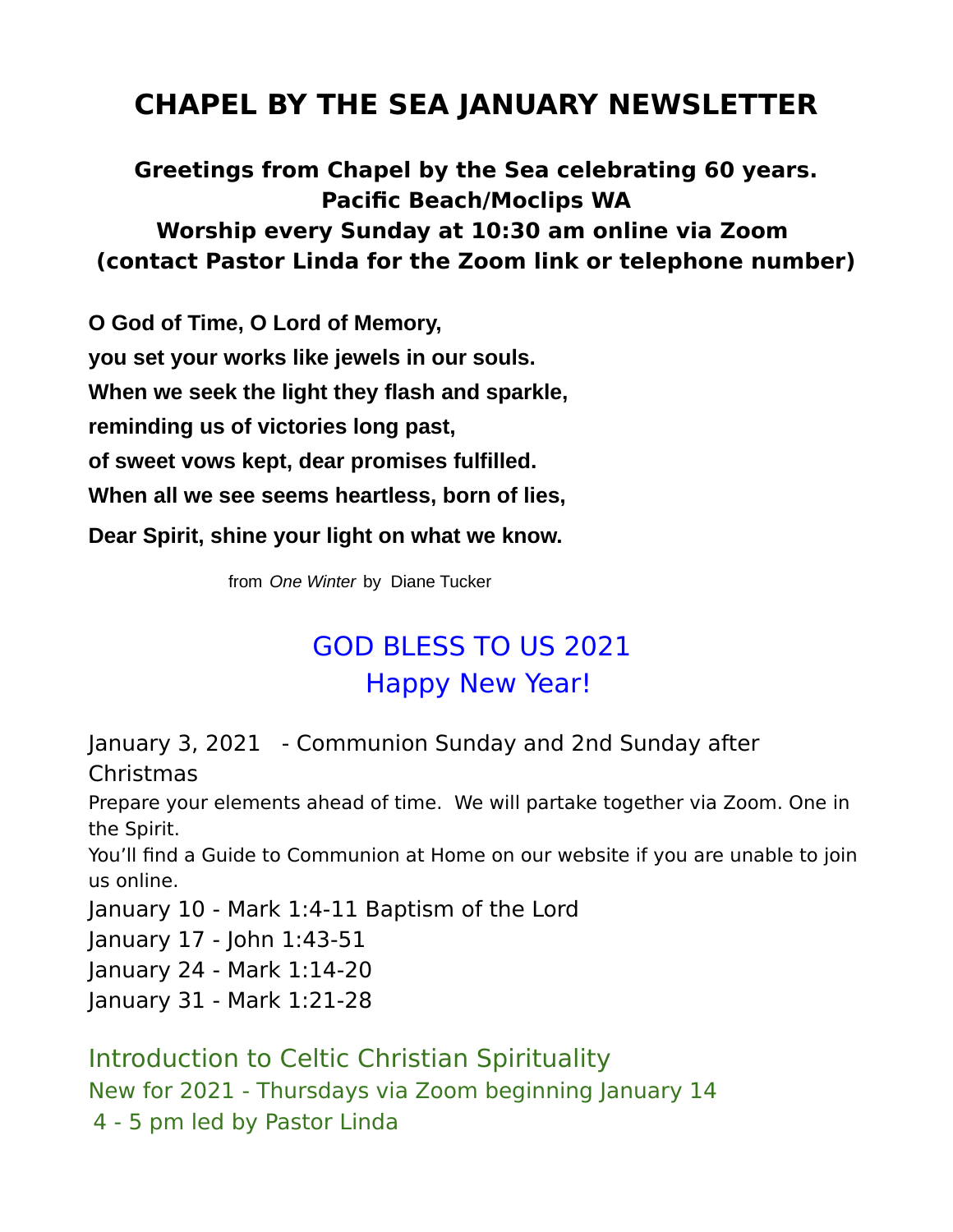

**Session Highlights** (December 20 via Zoom- next session meeting 1.24.21)

- New Ruling Elders: Dianne Burton, Wally Burton were examined and approved for the class of 2023. Ordination/installation set for December 27.
- Hunger Action Team continues with delivery of Covid Safety Kits/ Masks

Thank-FULL meals and CARES grant approved after presentation

from H.A.T. partner Clint Davis and ruling elder Cindy Stearns.

- A congregational meeting January 17 after worship via Zoom was approved to receive the budget and pastor's new terms of call.
- Financial team presented the 2021 budget and CARES grant accounting plan.

Per capita is a denominational assessment of \$40.50 per member the chapel

 donates each year to support ministries of the PCUSA and the Presbytery of Olympia.

Thank you for fulfilling your pledges and per capita dues.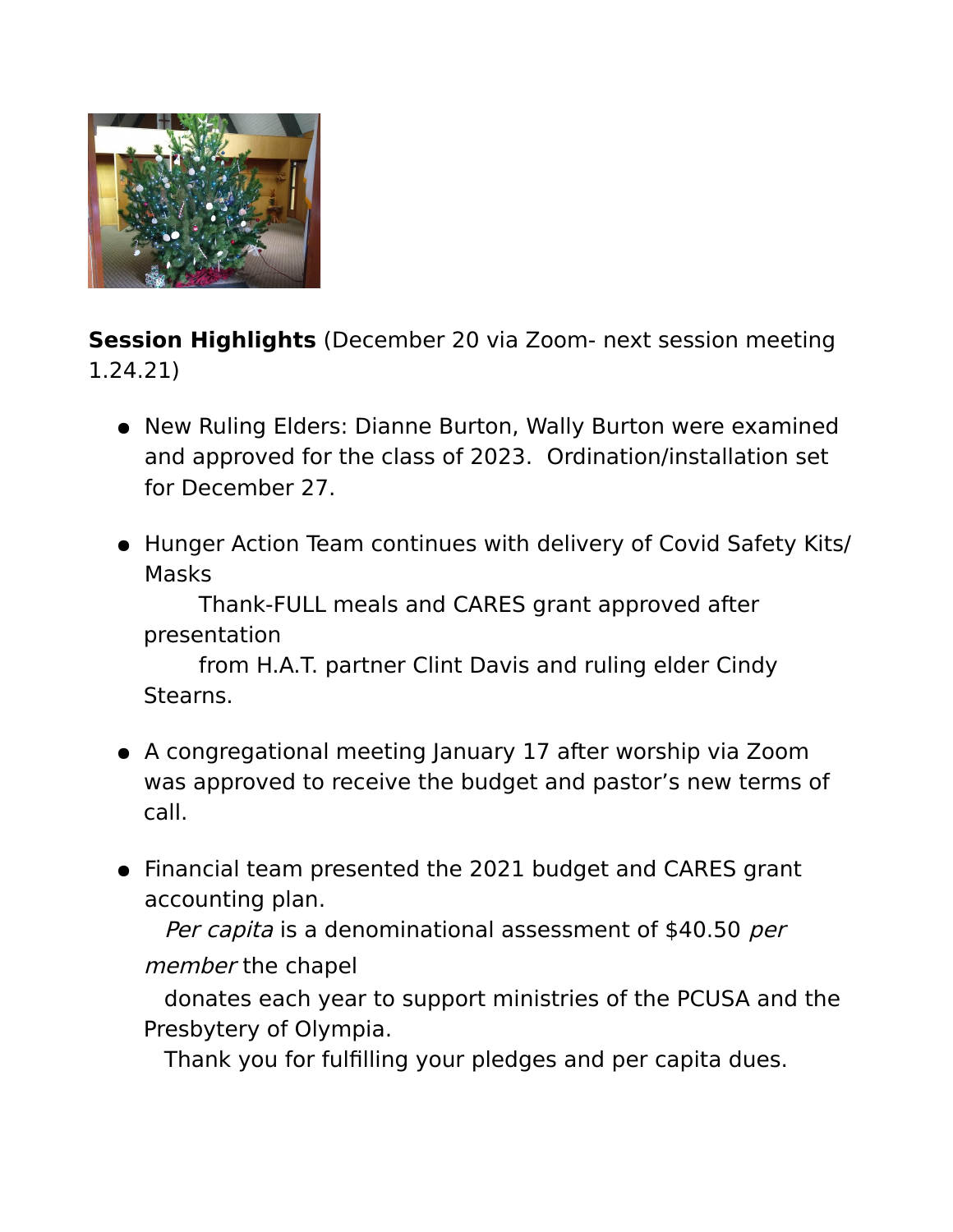Online giving is an option by going to our websit[e](http://www.chapelbytheseawa.org/) [www.chapelbytheseawa.org](http://www.chapelbytheseawa.org/) and click the GIVING button to make a year-end tax-deductible gift. Thank you to our faithful givers, members and friends alike, who

sustain ongoing ministry at the chapel!

## **Community Outreach**

Hunger Action Team (HAT) a ministry of Chapel by the Sea - in December Chapel by the Sea was awarded a CARES grant from Grays Harbor County.

Cindy Stearns wrote the creative proposal which matches local restaurants with those who need a hot meal delivered to their doorstep. Delivery is courtesy of the Hunger Action Team volunteer drivers. Starting on January 5, 2021

**Thank-FULL meals** will be delivered once a week to those who have signed up. Donations are suggested and meals are free to those in need. For more information on our Hunger Action Team, (HAT) a ministry of Chapel by the Sea, contact Cindy Stearns at the Chapel of contact us on FB/HAT page and find us on Instagram.

In other Hunger Action Team news - ACE Hardware in Ocean Shores chose HAT as the "round-up" recipient in November. Here's a photo of the hand-off - \$4,484.29 for Hunger Action Covid



Safety Kits & Thank-FULL meals.

Spiritual guidance available by appointment: 360.276.8143 manse landline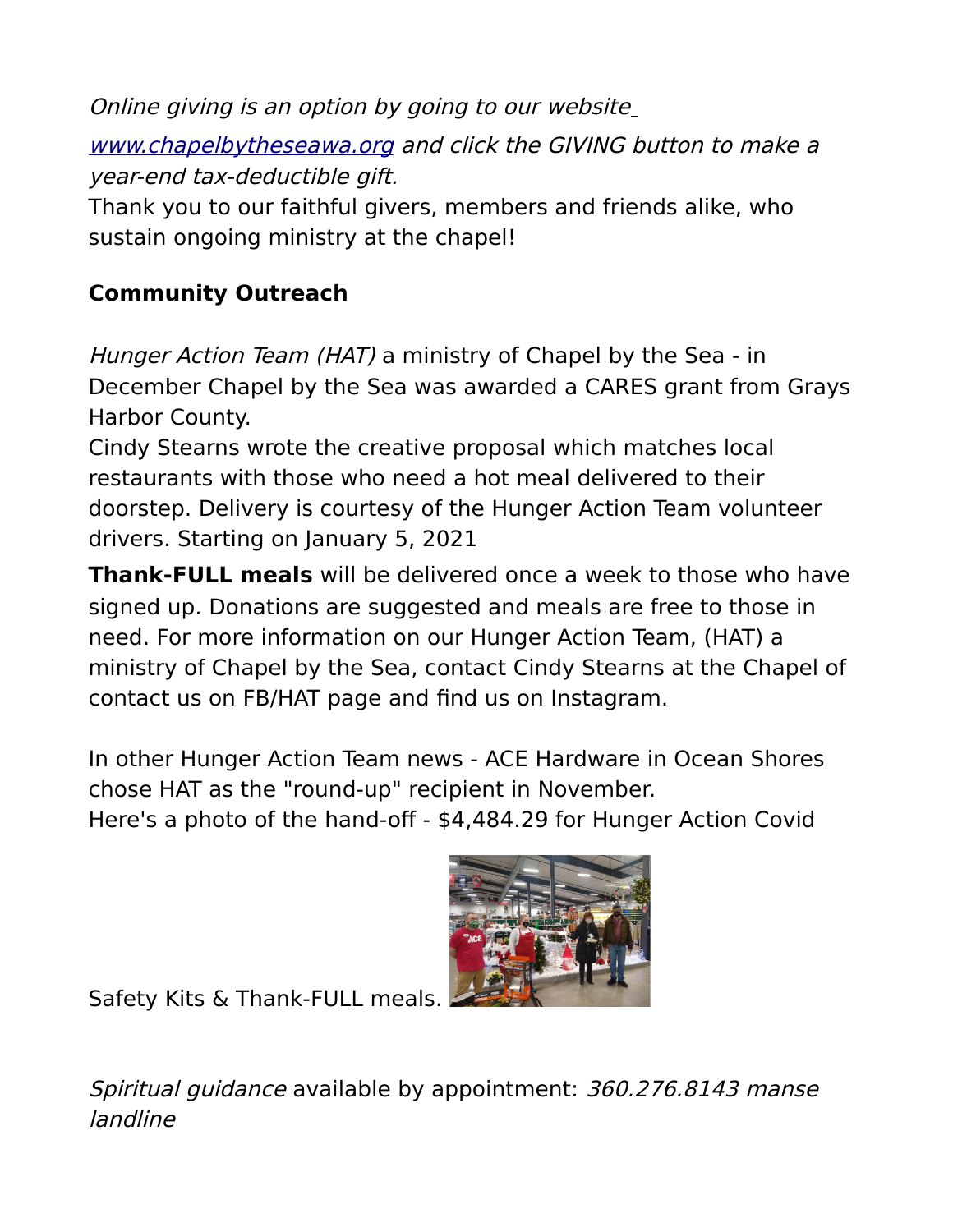Benevolence Fund for those in emergency need.

Midday Prayer in the Chapel on Fridays (mask required) noon-12:30 Let us know how we may pray for you.

Calendar of Chapel Events is attached.



Virginia's 90th Outdoor nativity 2020 Ed & Margaret's 60th anniversary

### CHRISTMAS EVE 2020 OPEN DOOR AT CHAPEL BY THE SEA

Thank you to all who helped with the 60th anniversary tree and decorated it with 60 sand dollars!

Thanks to Bill and Diarmid for parking lot set-up, Joann for signage and help with the gift bags.

The outdoor nativity just may be a new tradition.

## **The Vital Congregations survey online - extended to January 4, 2021**

*(even if you have attended chapel worship only once in the past year*

*we need your input- each person in the household takes the survey and it's*

#### *anonymous)*

**here is the online link for the survey: take 20 minutes of your time to help us discern how we can be more vital in the community. [http://surveys.pcusa.org/s3/](http://surveys.pcusa.org/s3/USCVS)**

**(if clicking on the link does not work try copying and pasting link into your browser)**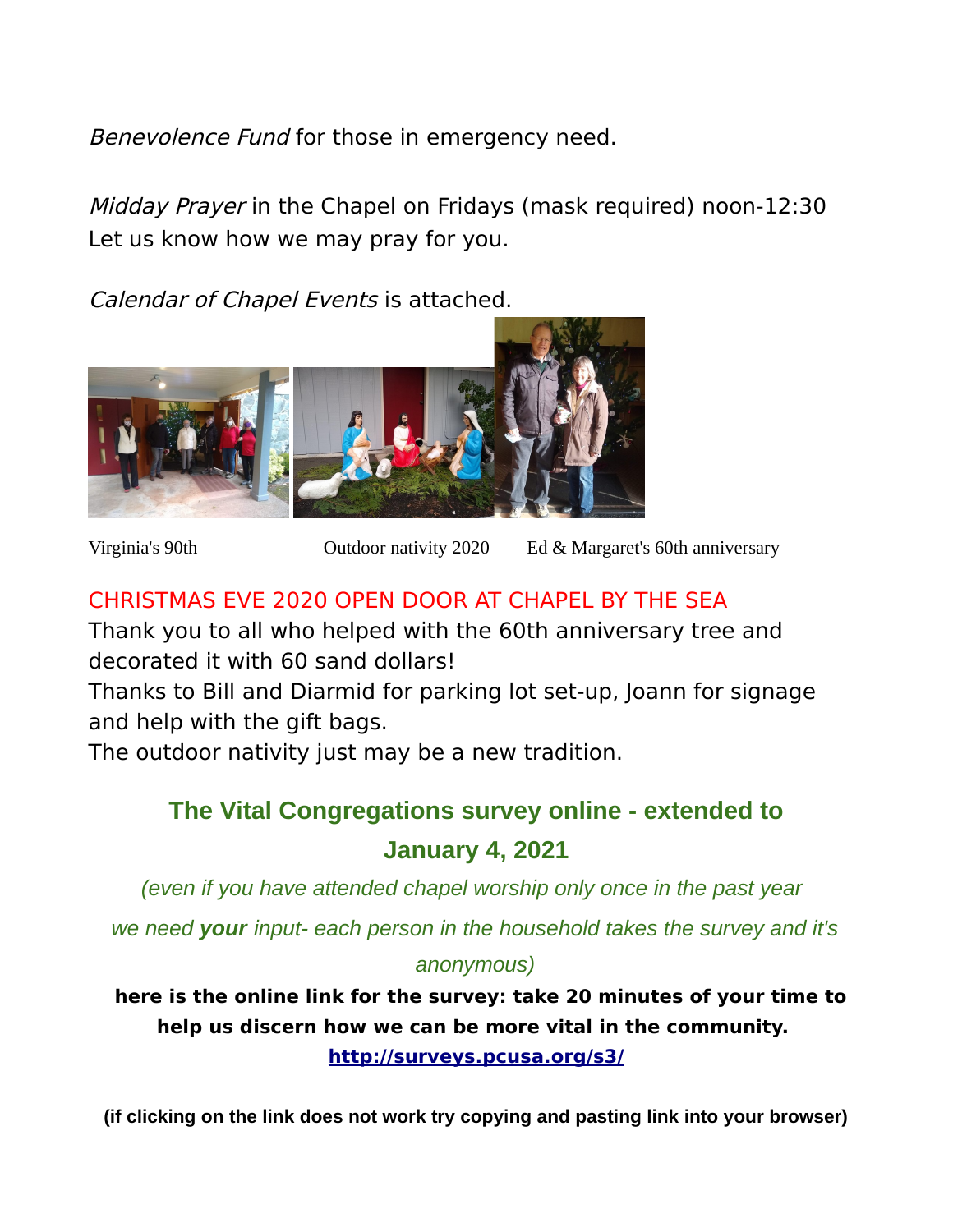### **Chapel by the Sea Prayer List**

… *pray without ceasing… 1 Thess. 5:17*

#### **THE COVID CRISIS**: deliverance from this time of Covid-19

Healing for those infected, protection for their families, those who care for them,

our front line workers. Comfort for those who have suffered loss.

Rejoice - the vaccine is here!

Louis & IIeen Sperre (Stephanie Blum's parents) recovering from Covid-19

Dianne Burton's family: Cousin's son-in-law, Jerry Rodriguez, passed away Oct. 21 Prayers

requested for his wife Yvette and their children. Family of Staysha Lea (aunt's extended

family) missing since 8.11. Remains found. POI in custody, other on the run.

Margaret Tegenfeldt - healing prayers as she recovers from second cataract surgery.

The Tegenfeldt family, great grandson, Noah was back in the hospital. Recovering at home. Victoria Cook - health concerns

The Whitney Family - Pastor Linda's friends in MI. Jim recovering at home after a serious fall.

- \* Bobbi Ray diagnosed with MS
- \* Kristy Preheim-continues cancer treatment
- \* Lee Marriott health concerns
- \* Adkins, Jim and Penny (new chemo for Jim)
- \* Jeff, son-in-law of Phyllis Shaughnessy
- \* Suzanne discerning future treatment options
- \* Suzanne's grandson Seth (Marine)
- \* Tashia Mitchell, emergency surgery & upcoming surgery
- \* Ron, Doug & Betty, Tara, Angelina,

John Franks, Joseph Millard & Family, Sid Curtright,

**Recovering from Surgery**: Ed Tegenfeldt, Margaret Tegenfeldt, Connie Jones,

**Mission Partners**: Hagar's Church in the Washington Correctional Center for Women. Vital Congregations.

Community Emergency Response Team (CERT) with the Chapel's Hunger Action Team (HAT)

Ministers of the Chapel: All of you!

### **In Christ's Ministry**

Pastor Linda Email: [pastor@chapelbytheseawa.org](mailto:pastor@chapelbytheseawa.org) Manse landline: 360.276.8143